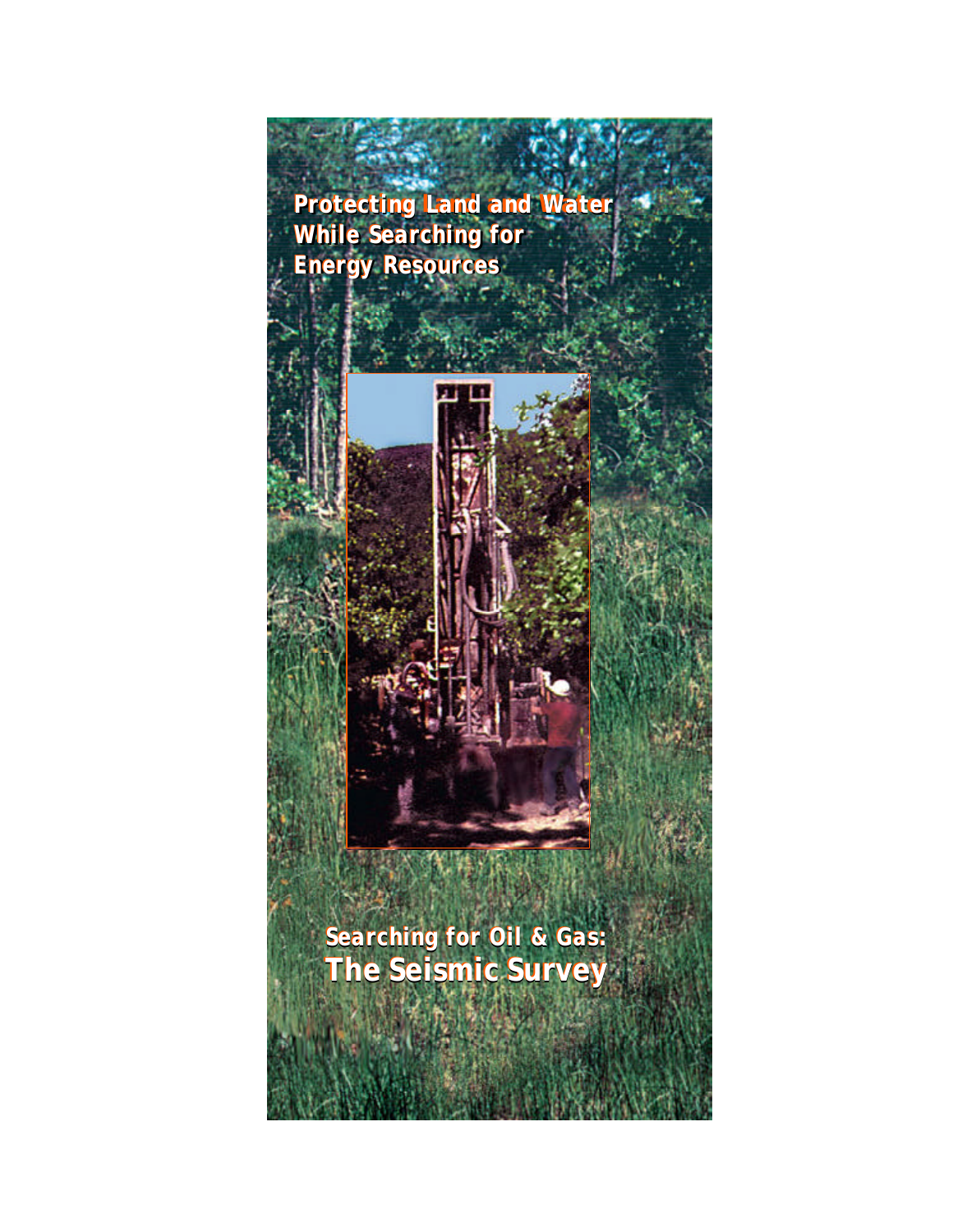## **The Seismic Survey**

The seismic survey is one of the first steps in searching for oil and gas resources that directly affects the land and the landowners.

The survey usually requires people and machinery to be on private property and may result in disturbances of the land such as the clearing of trees. Landowners can benefit from a good understanding of what occurs during the survey and what can be done to reclaim disturbed areas once the survey is completed.

*Landowner communication can affect how areas are reclaimed and help minimize the impact on land and water resources.*



#### **Access Permission**

When an energy company selects an area for a seismic survey, landowners are contacted to obtain permission to allow crews on their land. This is a good opportunity for landowners to ask questions about what will occur on their land.

It is also a time for landowners to point out the location of water wells, buildings, existing roads and other features that need consideration when the survey lines are set. The survey crews can often make adjustments in their plans to accommodate special conditions.

Good cooperation between landowners and the company representatives can help minimize impact to land and water.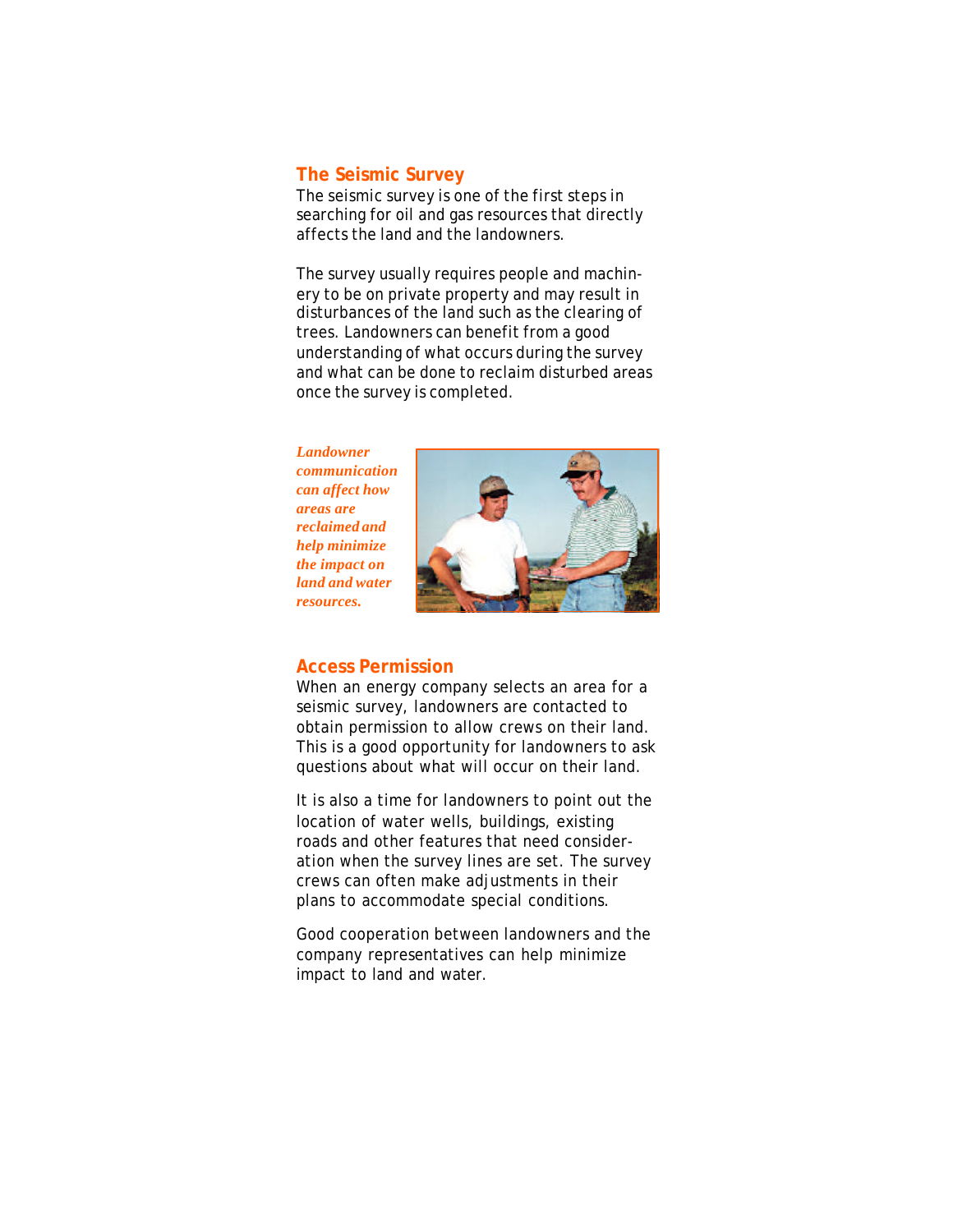### **How Surveys Are Made**

In preparation for gathering the threedimensional (3D) seismic data, the survey crew establishes grids. Source lines are established running one direction and receiver lines running a different direction.

The source lines mark the points where either explosives or vibroseis vehicles will be placed.

The receiver lines mark points where geophones (small devices in the ground that pick up reflected vibrations) will be placed to take readings when the explosives are set off or the vibroseis vehicles are used.



*Survey crews use global positioning systems (GPS) to ensure accuracy of placement of source and receiver lines.*



*In timbered areas, a path may need to be cleared for the source lines. Paths for receiver lines are usually cleared by hand and need be only about four feet wide.*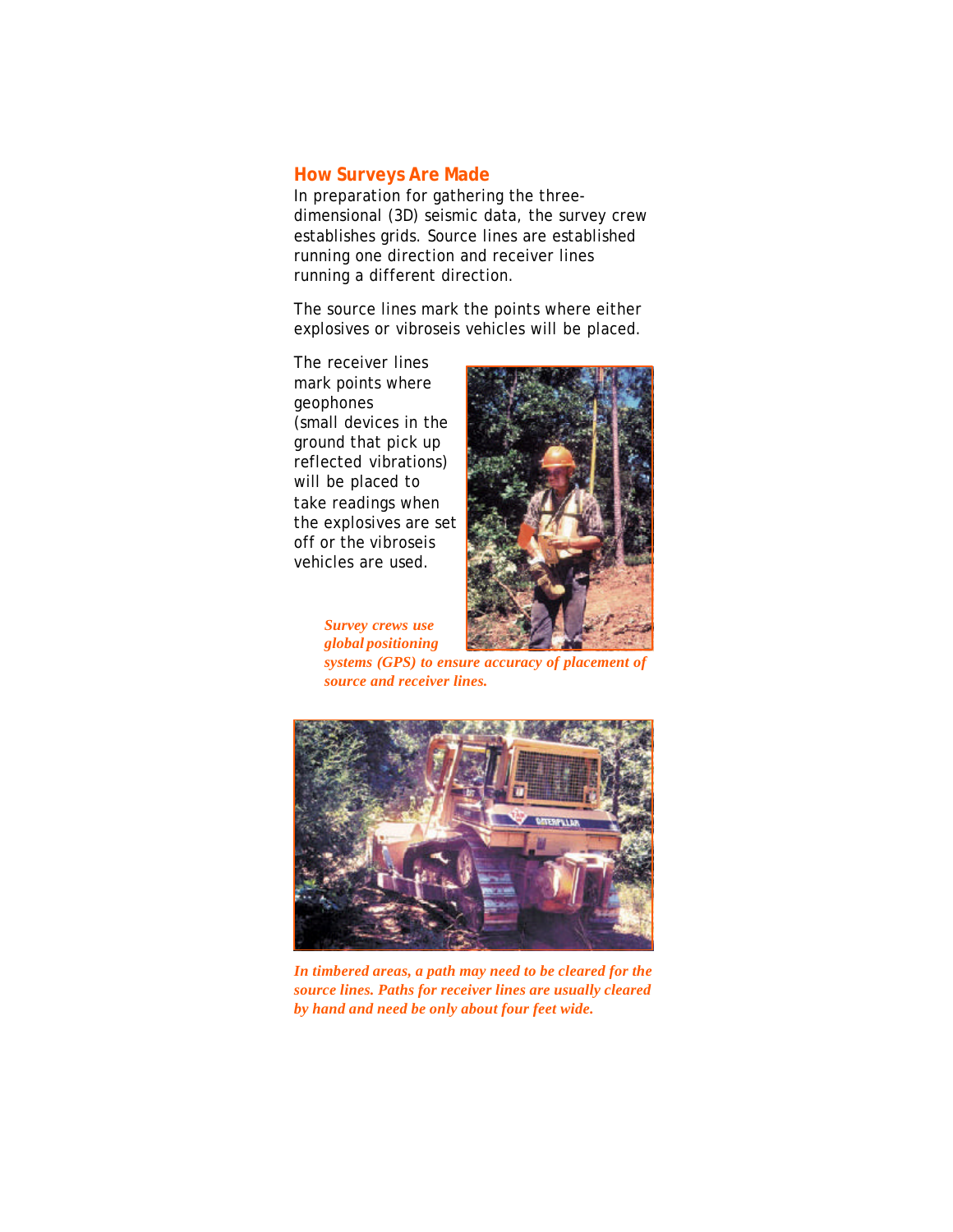

*Vibroseis vehicles are often used rather than explosives in open, accessible areas.*

### **Two Methods to Gather Information**

The two main methods used to gather data are the use of explosives or vibroseis vehicles. Both methods send vibrations underground that are reflected back to the surface where readings are taken by geophones on the receiver lines and transferred to data recorders. This provides geologists with underground information to help determine if there is enough oil or gas in the area to justify drilling.

### **Reclamation**

After the seismic work is completed, disturbed areas may need to be reclaimed. Some landowners prefer areas cleared of timber for the survey to be left open for access, while others may want it returned to the original condition. This is something that can be discussed with the survey crew at the beginning.

*Measures such as water bars (small terraces across the slope) may be needed to control erosion on disturbed*

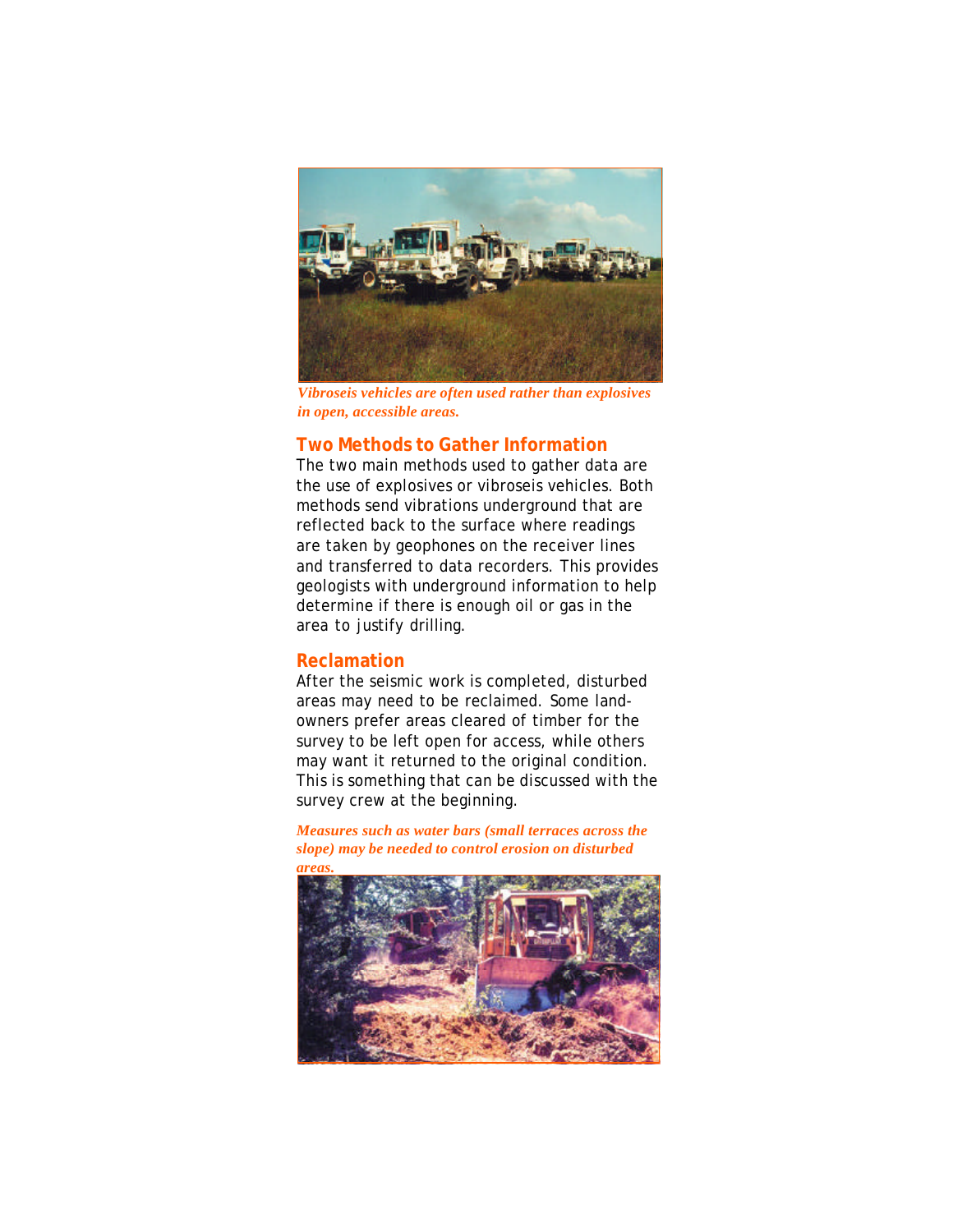

*Grass being seeded where timber was cleared.*

# **Local Information**

Many energy and geophysical service companies work closely with local agencies such as conservation districts and the USDA Natural Resources Conservation Service. These agencies can provide technical assistance with erosion control practices and make recommendations on the types of grasses appropriate for use in the disturbed areas.



*This disturbed area in LeFlore County, Oklahoma, was reclaimed and seeded to a cool season grass. The grass will control erosion until native vegetation becomes reestablished.*